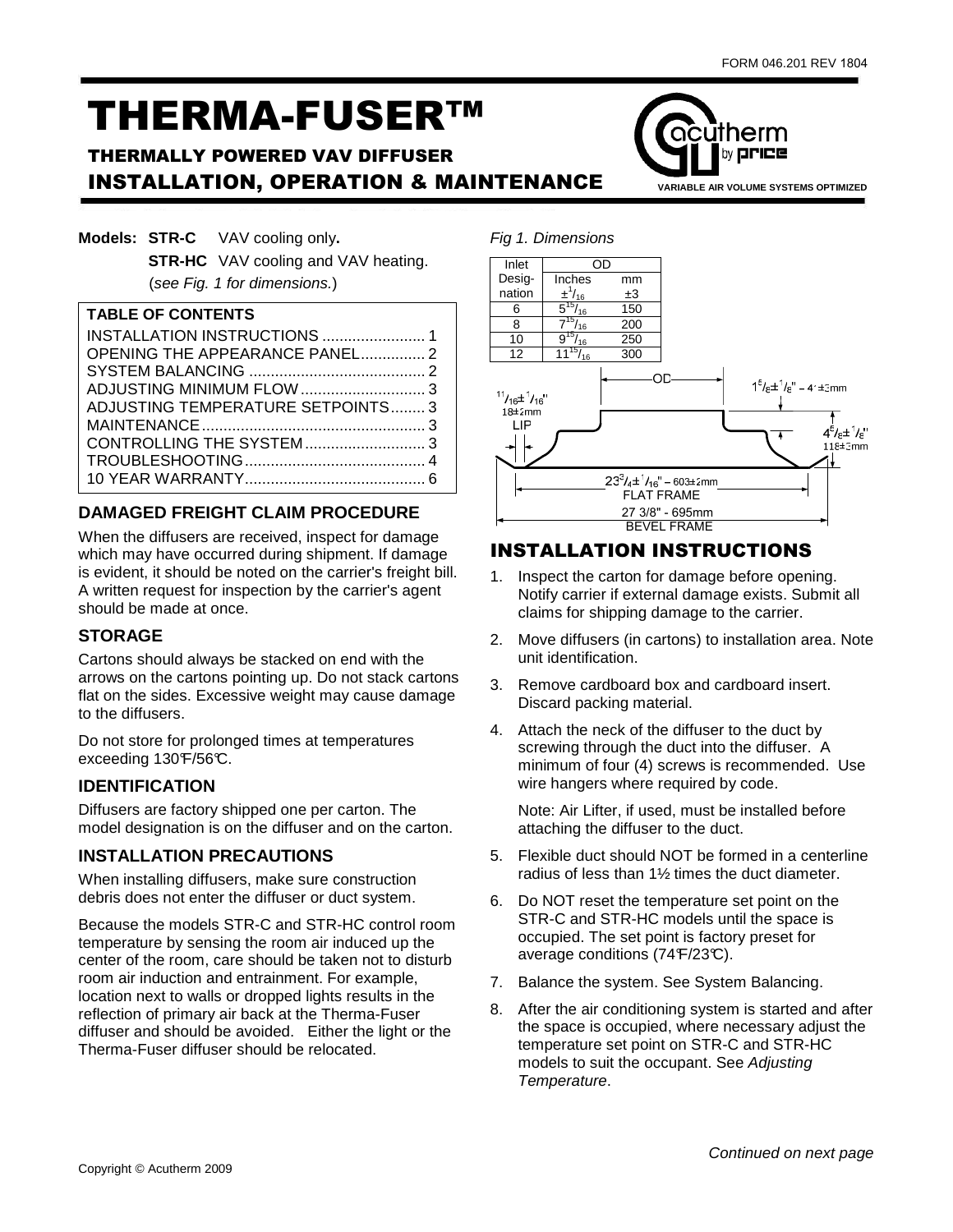

# **OPERATING INSTRUCTIONS**

Operating instructions for models STR-C and STR-HC are located on the back of the appearance panel. See Fig. 2.

# OPENING THE APPEARANCE PANEL

The appearance panel is attached with two latch clips on one side and hinges on the opposite side.

To open the appearance panel (on a Therma-Fuser diffuser installed in the ceiling):

1. Locate the side of the Therma-Fuser diffuser with the thermostat. Using two hands, one on each side of the channel, place your fingers above the appearance panel and firmly pull down to disengage the clips. The appearance panel will rotate and hang down vertically on the hinges. See Fig. 2.

#### Fig 2. Open Appearance Panel



To close the appearance panel:

- 1. Rotate the panel upward.
- 2. Latch the panel by pushing the clips into the small square holes in the channel.

To remove the appearance panel:

- 1. Open appearance panel as described above.
- 2. Rotate the appearance panel away from the latch clip bracket to force the hinge hooks open on the panel.
- 3. Slightly lift the panel to remove from the hinges.

To reattach the appearance panel:

1. Hang the appearance panel on the hinges.

- 2. Press the hinge hooks against the panel to close around the hinge brackets.
- 3. Close panel as describe above.

# SYSTEM BALANCING

VAV systems are balanced for design air volume at maximum air flow and systems using Therma-Fuser VAV diffusers are no exception. When all the Therma-Fuser diffusers are set for maximum air flow by fully opening them, the system is really a constant air volume system and is balanced as a constant volume system. Balancing dampers are best located at the takeoff before the runout to the Therma-Fuser diffuser.

- 1. Prepare system for balancing. (Make necessary checks for diversity, fan capacities, fan rotation, minimum outside air requirements, duct leaks and static pressure controller design setting. Set outside air control damper for minimum air and return air control damper for maximum air.)
- Fig 3. Open for Balancing



To open, push the lever to the right and up. To close, pull lever down.

- 2. Open Therma-Fuser diffusers. STR-C and STR-HC.
	- a. Locate the side of the STR diffuser with the thermostat and the balancing lever.
	- b. Push the balancing lever to the right and up. See Fig. 3.
- 3. Start fans, adjust system for 100% air flow and make system checks. (Measure static pressure across filters and coils and at sensor for static pressure controller. Measure supply, return and branch duct air flow.)
- 4. Measure air flow from each Therma-Fuser diffuser and adjust the damper at the duct takeoff to obtain maximum design air flow. Air flow measurement may be taken with a direct reading diffuser balancing hood. Measurements are made with all appearance panels in place. This is because the appearance panel affects pressure drop through the diffuser.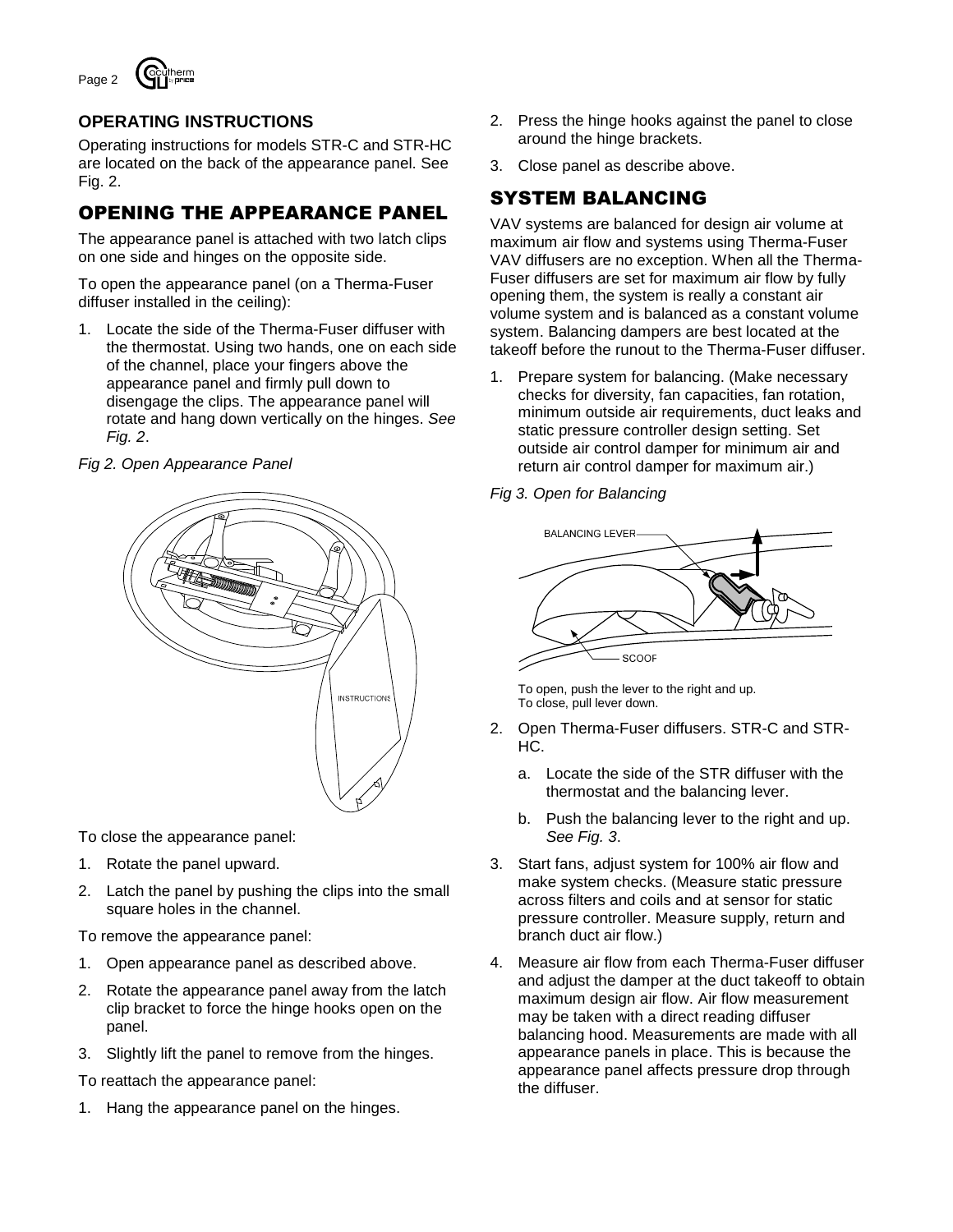

- 5. Return Therma-Fuser diffusers to operating condition by pushing the balancing lever down until it latches.
- 6. Return the remainder of the system to operating condition.

# ADJUSTING MINIMUM FLOW

Turn dial until desired minimum flow on the scale intersects with the lower metal piece. See Fig. 5.

Fig. 5 Adjusting Miminum Flow



# ADJUSTING TEMPERATURE SETPOINTS

The STR Therma-Fuser diffuser is factory set at 74 F/23°C. Because heat loads in various rooms diff er and individual occupants prefer different temperatures, it is recommended that the thermostat not be adjusted until after a few days of operation.

Fig. 6 Adjusting Temperature



Room temperature setpoints for heating and cooling are separately adjusted by turning the heating and cooling thumbwheels. Align the outside of each thumbwheel with its respective temperature scale. See Fig. 6. Each setpoint can be anywhere between 70° and 78°F/21° and 25°C. Both are factory set at 74°F/23°C. (The model STR-C has only one thumbwheel).

If the cooling thumbwheel is tight when the room is cool, continue to turn the thumbwheel and pull the changeover close rod outward to relieve the tightness. See Fig. 6.

#### **RECOMMENDED ADJUSTMENTS FOR VARIOUS CONDITIONS**

|                                 | Room        | <b>Disc</b> | Recommended                                                                                                                                                                                                                                                                                                                                    |  |  |  |  |  |
|---------------------------------|-------------|-------------|------------------------------------------------------------------------------------------------------------------------------------------------------------------------------------------------------------------------------------------------------------------------------------------------------------------------------------------------|--|--|--|--|--|
|                                 | Temp.       | Position    | Action                                                                                                                                                                                                                                                                                                                                         |  |  |  |  |  |
| Cooling<br>Mode                 | Too         | Open        | Adjust cooling for higher room<br>temperature set point. (Turn cooling<br>thumbwheel out.)                                                                                                                                                                                                                                                     |  |  |  |  |  |
| STR-C<br>STR-HC                 | Cold        | Closed      | Therma-Fuser diffuser is correct.<br>Check if cooling is still required, and if<br>not, turn cooling unit off.                                                                                                                                                                                                                                 |  |  |  |  |  |
|                                 | Too         | Open        | Therma-Fuser diffuser is correct.<br>Check for lack of air or for too warm<br>air temperature.                                                                                                                                                                                                                                                 |  |  |  |  |  |
|                                 | Warm        | Closed      | Adjust cooling for lower room<br>temperature set point. (Turn cooling<br>thumbwheel in.)                                                                                                                                                                                                                                                       |  |  |  |  |  |
| Heating<br>Mode                 | Too         | Open        | Therma-Fuser diffuser is correct.<br>Check for lack of air or too low air<br>temperature.                                                                                                                                                                                                                                                      |  |  |  |  |  |
| STR-HC                          | Cold        | Closed      | Adjust heating for higher room<br>temperature set point. (Turn heating<br>thumbwheel out.)                                                                                                                                                                                                                                                     |  |  |  |  |  |
|                                 | Too<br>Warm | Open        | Adjust heating for lower room<br>temperature set point. (Turn heating<br>thumbwheel in.)                                                                                                                                                                                                                                                       |  |  |  |  |  |
|                                 |             | Closed      | Therma-Fuser diffuser is correct.<br>Check if heating is still required, and if<br>not, turn it off.                                                                                                                                                                                                                                           |  |  |  |  |  |
| Too<br>Noisy<br>STR-C<br>STR-HC | Any         | Any         | Reduce static pressure.<br>Recommended static pres-<br>sure is .05 to .25 wg / 10 to 62 Pa at<br>the inlet of the diffuser. If lower noise<br>level does not result from lower static<br>pressure, check for and correct noise<br>generating restrictions in the duct up<br>stream such as large pressure drops<br>over dampers, heaters, etc. |  |  |  |  |  |

# MAINTENANCE

The moving parts of the STR Therma-Fuser diffuser have no maintenance or lubrication requirements. We are often asked to recommend periodic maintenance procedures and a spare parts stock. Recommended maintenance is to clean the outer surfaces of the Therma-Fuser diffuser—nothing else. We do not recommend stocking any spare parts. Our customers also confirm that stocking is unnecessary.

# CONTROLLING THE SYSTEM

References:

- System Design, STR brochure, Form 046.101.
- Chapters 2.2, 3.1 and 3.2, pp 6, 7 and 8, Designing Modular VAV Systems Form 5.2.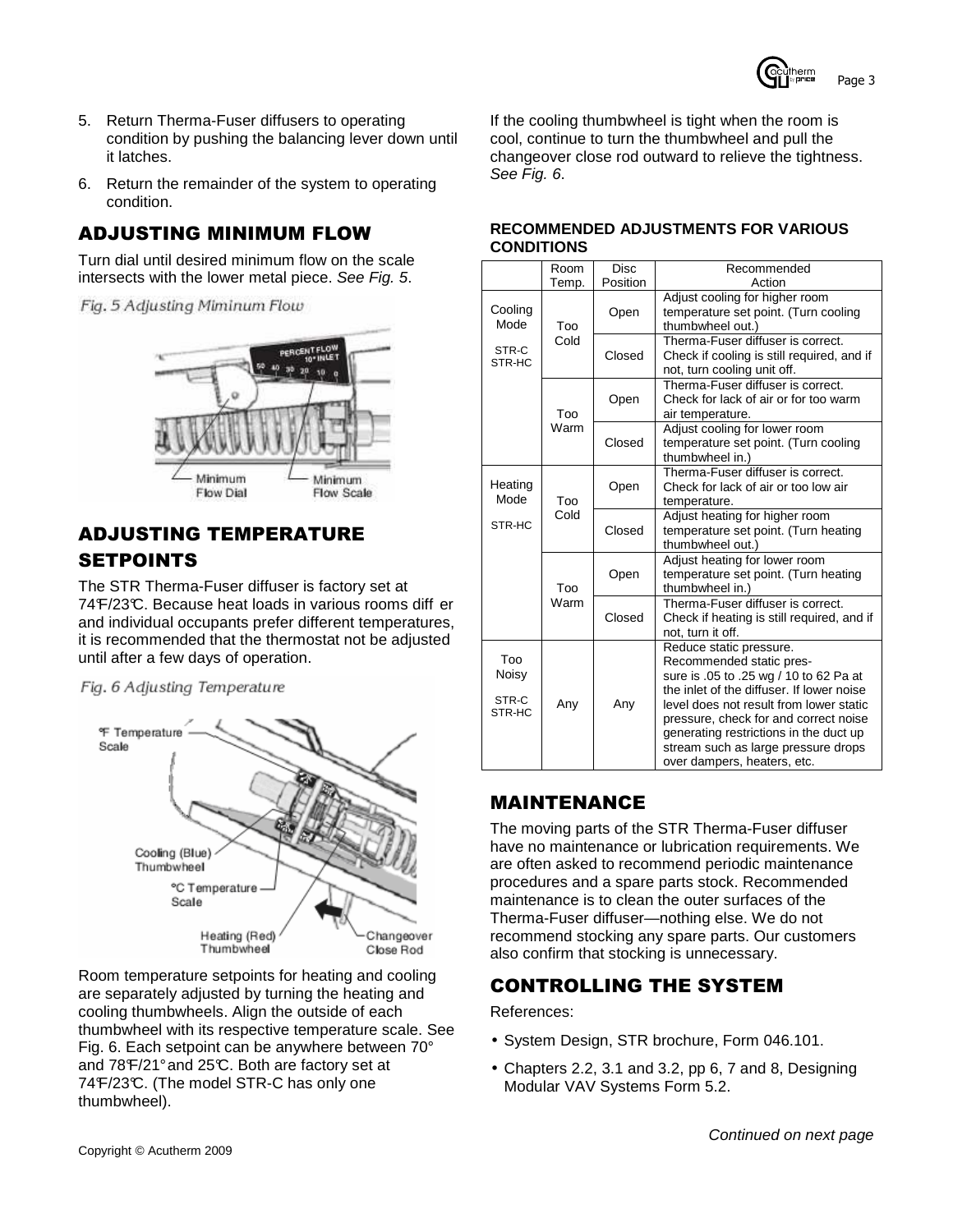

- Air Handling and Fan Coil Units Subzoned with Therma-Fuser VAV diffusers, Form 6.7.
- DX Equipment Zoned with Therma-Fuser VAV diffusers, Form 6.5.

### **SUPPLY AIR TEMPERATURE**

The sources of cooling and heating are controlled from supply air temperature. As with all VAV systems, the goals are to achieve a constant supply air temperature (may be reset to another constant supply air temperature) and to limit the supply air temperature. Limits for supply air temperature should be between 50°F/10°C and 68°F/20°C when cooling and between 80°F/26.5°C and 120°F/49°C when heating. The heating temperature limit should be as low as possible. These objectives are best achieved by modulating chilled water valves, hot water valves and other variable equipment from supply air temperature. On/off equipment such as DX compressors and electric heat are cycled from supply air temperature. Use a discharge air sensor for the supply air temperature signal.

Mode change between heating, recirculation and cooling is controlled from room temperature. Signals from one or more room temperature sensors may be used for mode change. When using more than one sensor, either a "majority rules" or a "cooling dominant" approach is recommended.

### **STATIC PRESSURE**

As with all VAV systems, the fan must run continuously during occupied times. Goals of static pressure control are to provide enough static pressure to obtain the required air volume especially at the diffuser farthest from the fan, to avoid diffuser noise by limiting static pressure at both full flow and turndown and to provide pressure independence or consistent operation as the system flow changes.

These objectives can be achieved with the usual methods of automatic static pressure control: bypass dampers, discharge dampers, zone dampers, and fan control (variable speed drives, inlet dampers, etc.). Locate the static pressure sensor as far down the duct as possible—at least 2/3 down the duct from the first takeoff.

# TROUBLESHOOTING

Trouble shooting Therma-Fuser diffusers requires looking at the system as a whole. Before examining the Therma-Fuser diffuser for failure, it is worth the time to be sure the system is functioning properly and that something has not been over-looked. Before calling Acutherm, please complete the data log for all Therma-Fuser diffusers to be evaluated.

## **SYSTEM CHECK**

The system should be:

- 1. Delivering  $50^{\circ}$  68 $F/10^{\circ}$  20 $C$  supply air when in the cooling mode.
- 2. Delivering  $80^\circ$  120 F / 26.5° 49 °C supply air when in the heating mode.
- 3. Maintaining static pressure at the inlet to each Therma-Fuser diffuser between .05 and .25"wg / 12 Pa and 62 Pa.
- 4. Maintaining continuous fan operation during occupied hours.

#### **DIFFUSER CHECK LIST**

Once the above checks have been completed, examine and record the following (Conditions may vary over time; several measurements at different times may be required):

- 1. Room temperature 4ft / 1.2m above the floor directly under the Therma-Fuser diffuser.
- 2. Supply air temperature at the inlet of the Therma-Fuser diffuser.
- 3. Static pressure at the inlet of the Therma-Fuser diffuser.
- 4. Damper disc opening from the edge of the disc, measured vertically to the housing. See Fig. 7.

Fig. 7 Measure Disc Opening



Fig. 8 Changeover Rod

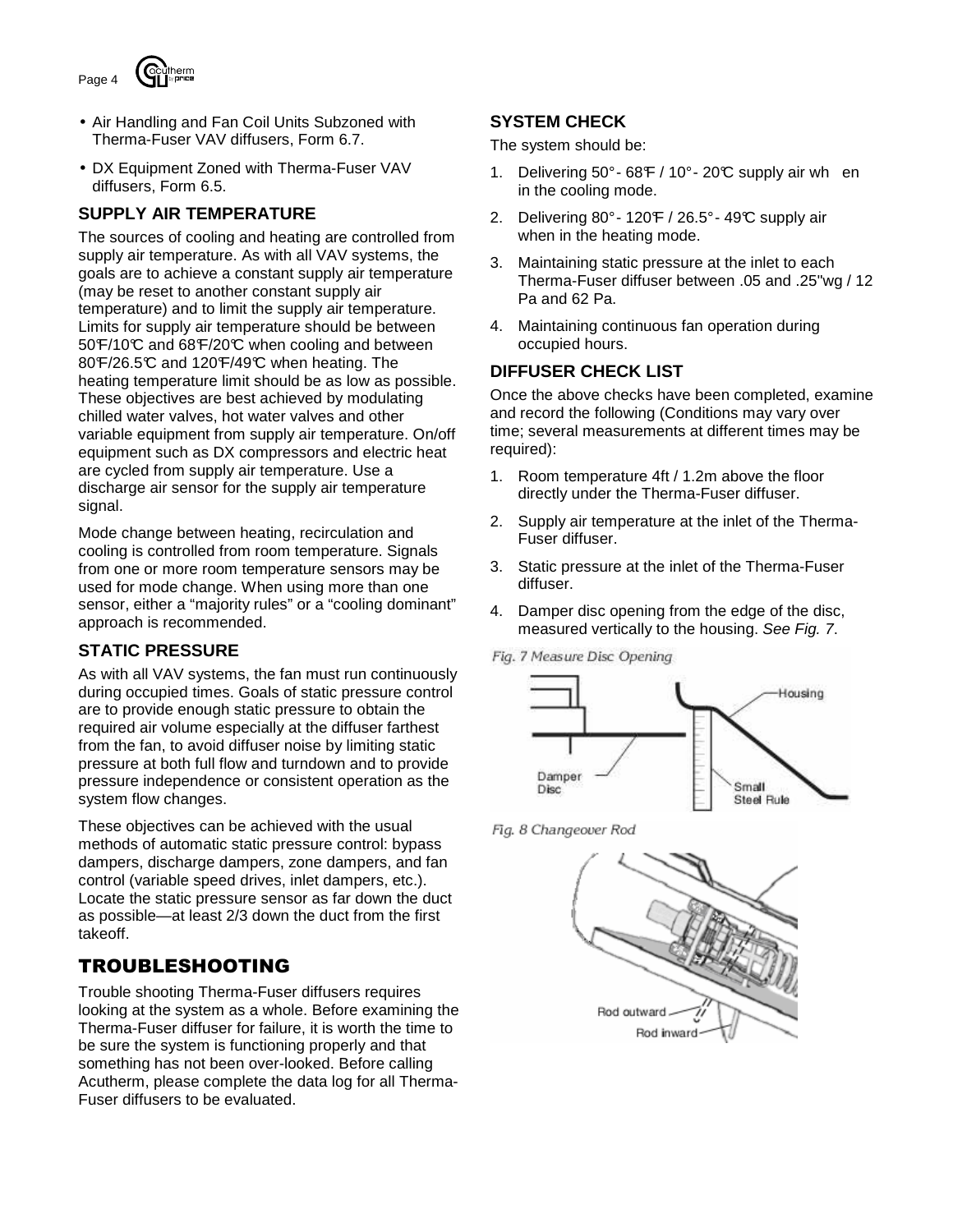$nerm$ Page 5

- 5. Changeover close rod position—inward or outward. See Fig. 8.
- 6. Cooling and heating setpoints. See Fig 6.
- 7. Room thermostat position measured to the inside edge of the induction air inlet. See Fig. 9.
- 8. Min. flow stop setting-percent flow. See Fig. 5.
- 9. Balancing lever position-open or closed. See Fig. 3.
- 10. Is the Therma-Fuser diffuser located within 2ft / 600mm of a vertical protrusion such as a wall or dropped beam which could disturb induction air flow?

### **TROUBLESHOOTING DATA LOG**

Fig. 9 Measure Thermostat Position



|          |      |      |               |                |                  |                 |                                     | <b>Set Points</b> |         |                                | Min.                    | Balance           | Location       |
|----------|------|------|---------------|----------------|------------------|-----------------|-------------------------------------|-------------------|---------|--------------------------------|-------------------------|-------------------|----------------|
| Location | Date | Time | Room<br>Temp. | S. A.<br>Temp. | Duct<br>S.<br>P. | Disc<br>Opening | Changeover<br>Close Rod<br>Position | Cooling           | Heating | Room<br>Thermostat<br>Position | Flow<br>Stop<br>Setting | Lever<br>Position | by Wall<br>Etc |
|          |      |      |               |                |                  |                 |                                     |                   |         |                                |                         |                   |                |
|          |      |      |               |                |                  |                 |                                     |                   |         |                                |                         |                   |                |
|          |      |      |               |                |                  |                 |                                     |                   |         |                                |                         |                   |                |
|          |      |      |               |                |                  |                 |                                     |                   |         |                                |                         |                   |                |
|          |      |      |               |                |                  |                 |                                     |                   |         |                                |                         |                   |                |
|          |      |      |               |                |                  |                 |                                     |                   |         |                                |                         |                   |                |
|          |      |      |               |                |                  |                 |                                     |                   |         |                                |                         |                   |                |
|          |      |      |               |                |                  |                 |                                     |                   |         |                                |                         |                   |                |
|          |      |      |               |                |                  |                 |                                     |                   |         |                                |                         |                   |                |
|          |      |      |               |                |                  |                 |                                     |                   |         |                                |                         |                   |                |
|          |      |      |               |                |                  |                 |                                     |                   |         |                                |                         |                   |                |